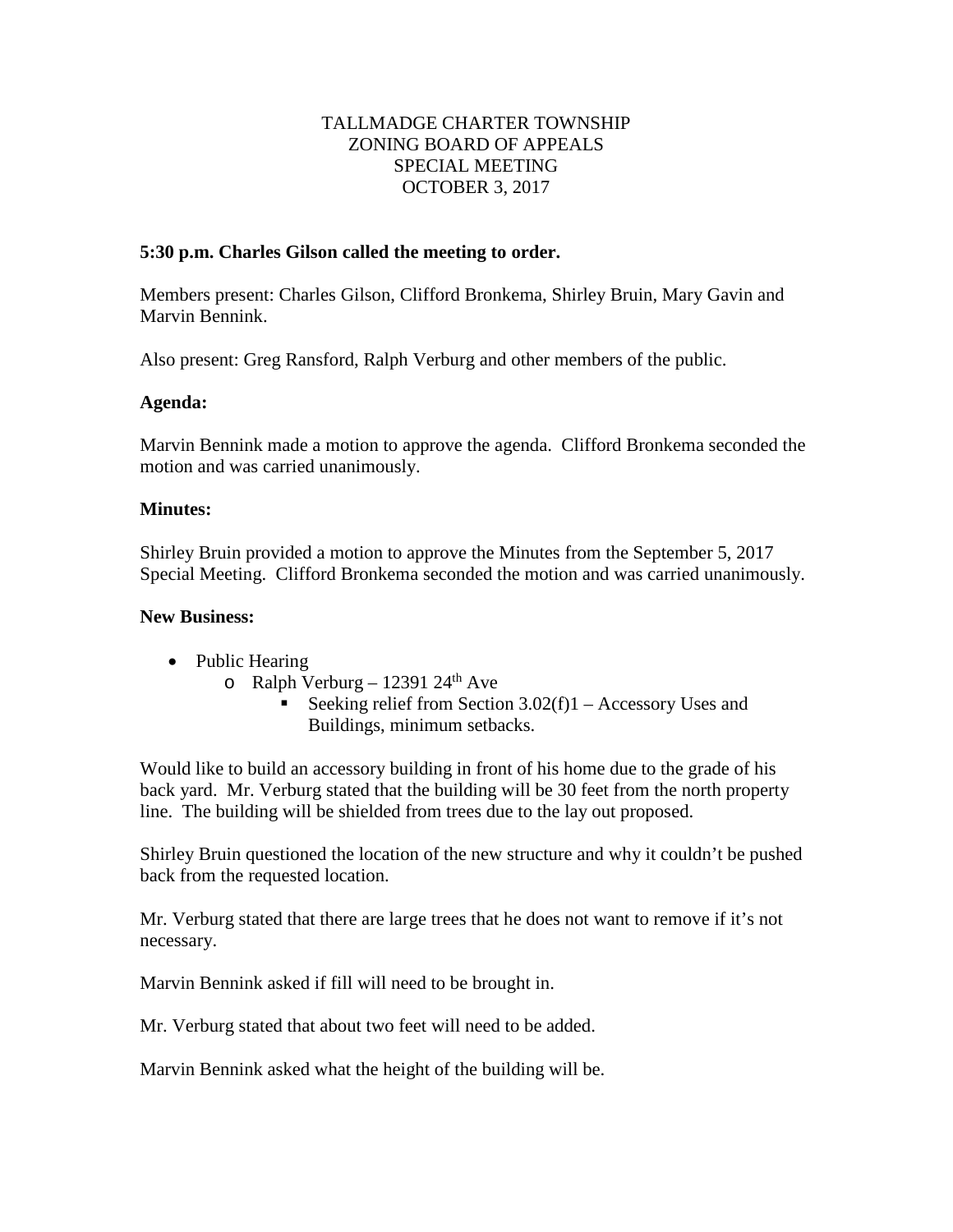Mr. Verburg stated that it will be approximately 19 feet high.

Clifford Bronkema asked if the drive to the building will also come off the cul-de-sac.

Mr. Verburg stated that it will be coming off the cul-de-sac.

Charles Gilson asked if the new building will match the dwelling.

Mr. Verburg stated that it will match the home.

5:50 p.m. Charles Gilson opened the Public Hearing portion of the meeting and due to no comment closed it.

Marvin Bennink stated that the requested building be pushed back to the west.

Mr. Verburg stated that if he were to move the structure back then he will have to move 10 to 15 feet to the south.

Mary Gavin asked if drainage will be an issue.

Mr. Verburg stated that it will be draining to the north side of the building.

Marvin Bennink provided a motion to approve the request for relief of the setback requirements with the following condition that the accessory structure shall be located at least 45 feet from the north property line and at least 100 feet from the east property line with the condition that all existing vegetation be preserved except for the area that the structure will be built and the surrounding 15 feet of the building foot print. Mary Gavin seconded the motion and was carried unanimously.

# • **2017 Meeting Dates**

Mary Gavin provided a motion to approve the 2018 Zoning Board of Appeals meeting schedule as submitted. Marvin Bennink seconded the motion and was carried unanimously.

# • **2018 Election of Officers**

Shirley Bruin provided a motion to nominate Charles Gilson as Chairman. Mary Gavin seconded the motion and was carried unanimously. There being no other challengers, Charles Gilson was awarded the office of Chairman.

Marvin Bennink provided a motion to nominate Shirley Bruin as Vice-Chairman. Clifford Bronkema seconded the motion. There being no other challengers, Shirley Bruin was awarded the office of Vice-Chairman.